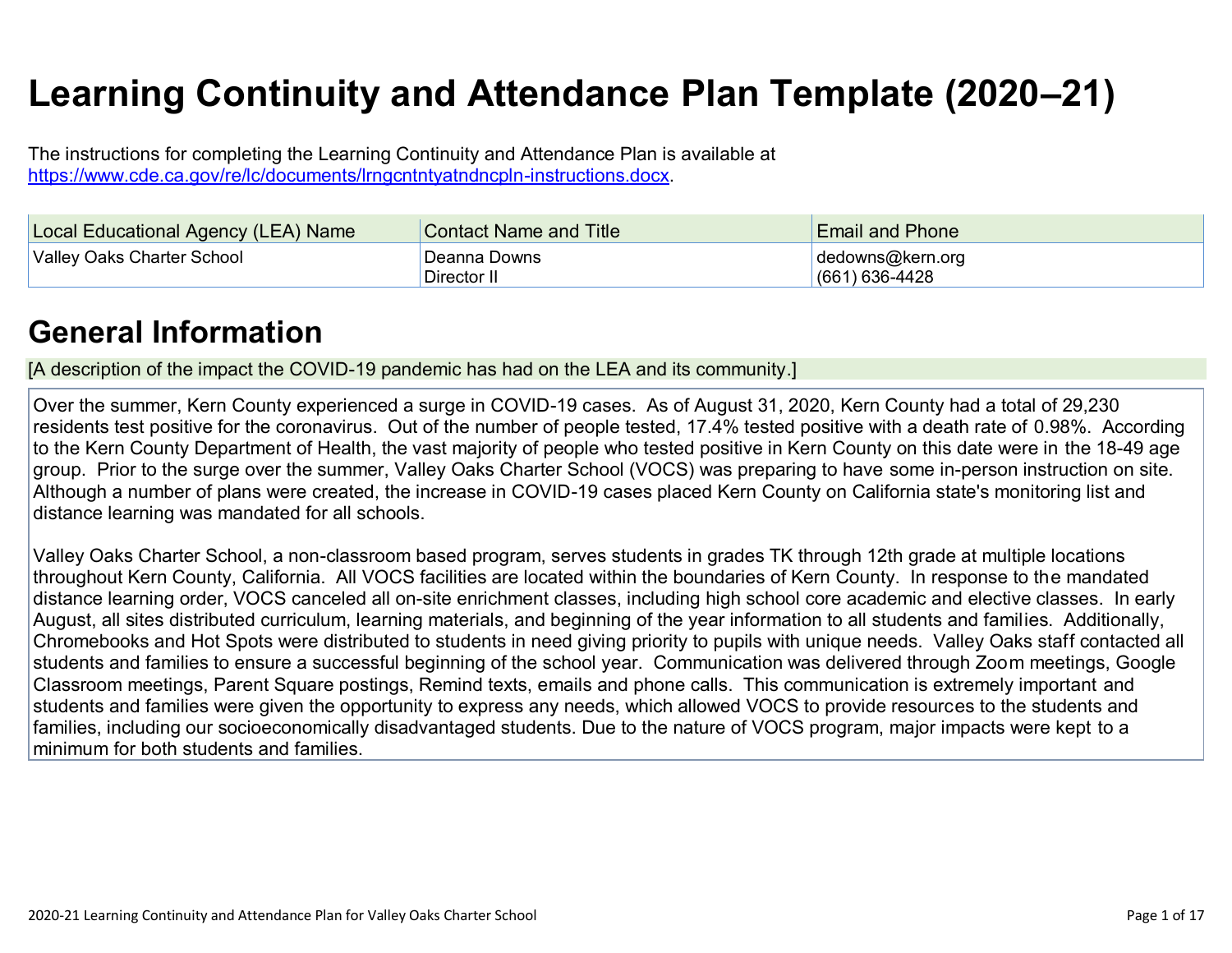### **[Stakeholder Engagement](http://www.doc-tracking.com/screenshots/20LCP/Instructions/20LCPInstructions.htm#stakeholderengagement)**

[A description of the efforts made to solicit stakeholder feedback.]

All input from stakeholders was considered prior to finalizing the Learning Continuity and Attendance Plan. Valley Oaks Charter School collaborated with all stakeholders in the involvement process of the review and development of the Learning Continuity and Attendance Plan (Learning Continuity Plan - LCP) through the following processes:

VOCS TK-12 Parents/Guardians: All parents, including parents that have pupils with unique needs (English Learners, pupils with exceptional needs served across the full continuum of placements, pupils in foster care, and pupils who are experiencing homelessness), are able to offer input in making decisions for each site by attending Zoom table meetings, Zoom scheduled appointments, and/or Zoom Town Hall meetings, receiving weekly emails and/or Parent Square/Newsflash announcements, and/or completing surveys. Due to the COVID-19 pandemic, the 2019-20 Annual Survey included questions addressing concerns and needs of our families to assist VOCS planning for the 2020-21 school year. A total of 211 TK-12 parents/guardians completed the 2019-20 Annual Survey. Additionally, two surveys were sent to parents/guardians after the school year started to check in with families and gather input for the Learning Continuity and Attendance Plan. A total of 291 TK-12 parents/guardians completed the Check-In survey and 283 TK-12 parents/guardians completed the LCP Survey.

VOCS Administrators: Administrators met weekly to discuss the needs and priorities of each site, which may have included requirements for the LCP. Additionally, principals held Zoom staff meetings and Zoom Town Hall meetings to gather the needs of staff, students, and families. These opportunities contributed to the development of the LCP.

VOCS Certificated and Classified Staff: Staff communicates with administration through weekly team meetings, individual meetings, schoolwide meetings, emails, on-going professional development opportunities, and/or completing surveys. A total of 47 (62%) VOCS staff members completed the 2019-20 Annual Survey, which included questions addressing concerns and needs to assist them in the upcoming school year during the COVID-19 pandemic. Additionally, 60 (79%) staff members participated in the Technology Needs Survey, along with 52 (67%) staff members completing the Check-in Survey. Lastly, 45 (58%) staff members participated in the LCP survey.

Community/Partner Agencies: VOCS continued to reach out to KCSOS for EL, SELPA, and curriculum and instruction services, as needed. Additionally, partnerships with Bakersfield College and Cerro Coso College were maintained, along with Buena Vista Museum, CALM, and Kern County Museum. Finally, VOCS continued to work with a variety of businesses in Kern County to assist with our Vendor Service Program. A total of 28 vendors completed a survey concerning the 2020-21 school year.

Bargaining Units: VOCS met with representatives from the Kern County Education Association (KCEA) and The Superintendent of Schools Classified Association (SOSCA) on September 10, 2020 and shared the current Learning Continuity and Attendance plan to gather input and answer any questions related to the plan.

As required by law, the Learning Continuity and Attendance Plan (LCP) was presented during a public hearing at the VOCS Governing Board meeting on September 14, 2020 via Zoom. The governing board meeting was held virtually, via Zoom, and Parent Square postings for the meeting indicated how stakeholders could participate in the meeting, as well as access a draft of the Learning Continuity and Attendance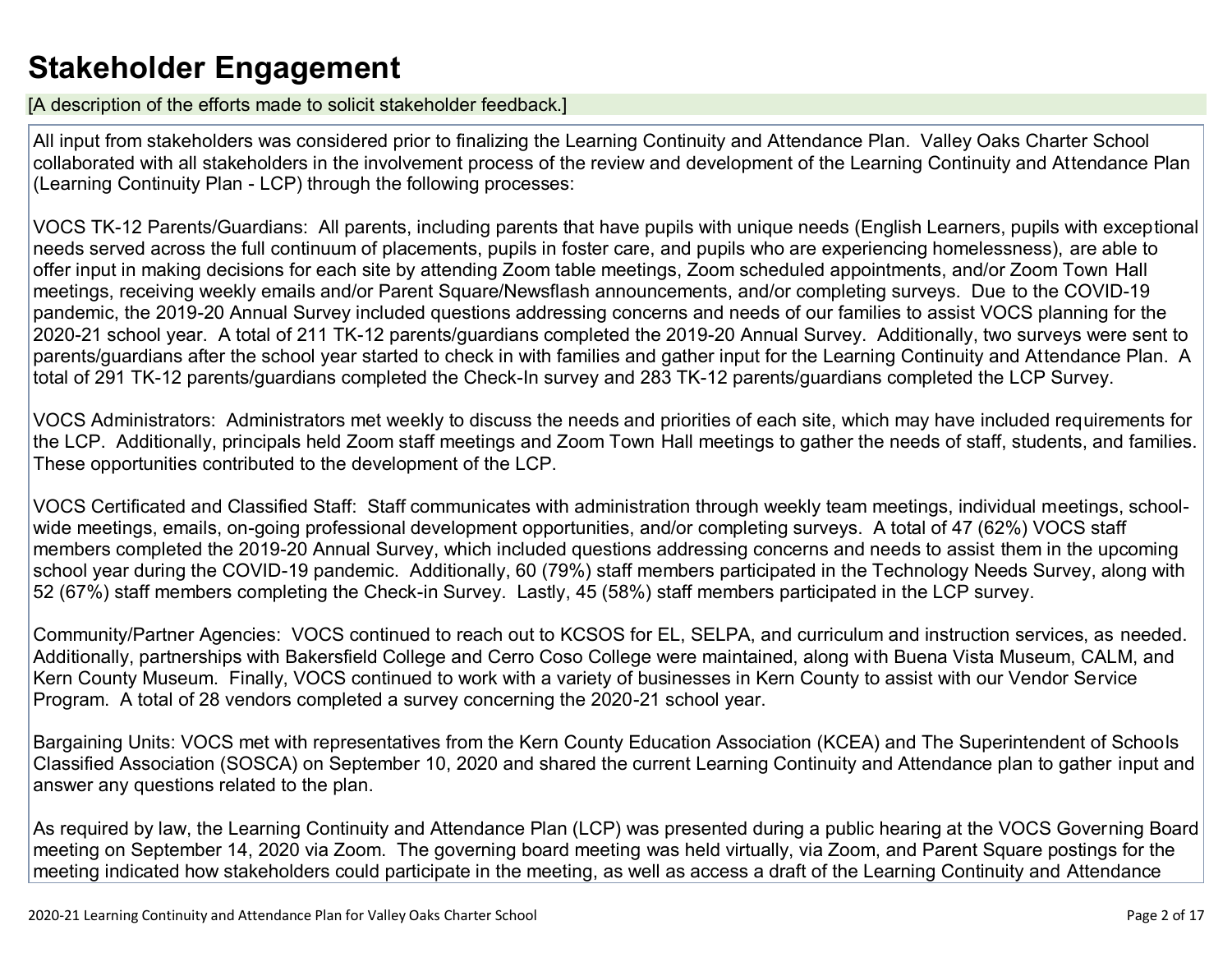Plan in advance of the meeting. On September 21, 2020 the VOCS Governing Board approved the LCP during a meeting held virtually, via Zoom. There were no public comments at the meeting.

[A description of the options provided for remote participation in public meetings and public hearings.]

VOCS used Parent Square to advertise public meetings and public hearings, including meetings about the LCP. The LCP was presented during a public hearing at the VOCS Governing Board meeting on September 14, 2020 via Zoom. The governing board meeting was held virtually, via Zoom, and Parent Square postings for the meeting indicated how stakeholders could participate in the meeting, as well as access a draft of the Learning Continuity and Attendance Plan in advance of the meeting. On September 21, 2020 the VOCS Governing Board approved the LCP during a meeting held virtually, via Zoom. There were no written or verbal comments at the meeting.

[A summary of the feedback provided by specific stakeholder groups.]

According to the survey results and input provided by stakeholder groups, the following feedback was provided:

VOCS TK-12 Parents/Guardians: In response to video conferencing with VOCS Teachers for the 2020-21 school year on the Annual Survey, 72% of parents/guardians reported they would like to continue video conferencing, while 19% stated they would not like to video conference and 9% stated maybe. When asked if students would attend video conferencing enrichment classes, including high school classes, 79% stated yes their student would attend video conferencing enrichment classes, while 14% stated no and 7% stated maybe. Of the parents/guardians that participated in the Check-In survey, 98% reported that they had internet access at home and 99% reported they had access to a computer at home to complete school work. Two students reported they did not have internet access or a computer at home. 79% of parents/guardians reported that the first week of school went extremely/quite well, while 21% reported the first week of school went somewhat well. Most parents (62%) are concerned about their child's social-emotional well-being during this time and 38% are not concerned at all. Additionally, 86% reported that the VOCS distance learning model is going extremely/quite well and 13% reported it is going somewhat well. Communication between parent/guardians and VOCS has been extremely/quite well (95%) and somewhat well for some (5%) families. Lastly, 85% parents/guardians reported that they would have or possibly have their student attend in-person classes, if offered, and 12% stated they would not have their student attend in-person classes at VOCS.

VOCS Certificated and Classified Staff: According the Annual Survey, 92% of VOCS staff felt highly valued/valued and 8% felt somewhat valued. Additionally, 90% reported that they had everything they needed to work from home if distance learning would continue, while 10% reported that they did not have everything they needed. The Technology survey indicated that 80% of VOCS staff needed a headset with microphone to help with distance learning. Additionally, 81% reported that they would like training in Google Classroom/Drive and 41% reported they would like training in G-Suite Tools. Also, 45% of VOCS staff stated they would like FlipGrid training and 39% stated they would like EdPuzzle training. Lastly, 88% of VOCS staff would like/possibly like resources to help with the social-emotional well-being of our students and 71% stated yes/possibly they would be comfortable with in-person instruction at VOCS, while 16% stated they are not comfortable at this time to return to in-person instruction.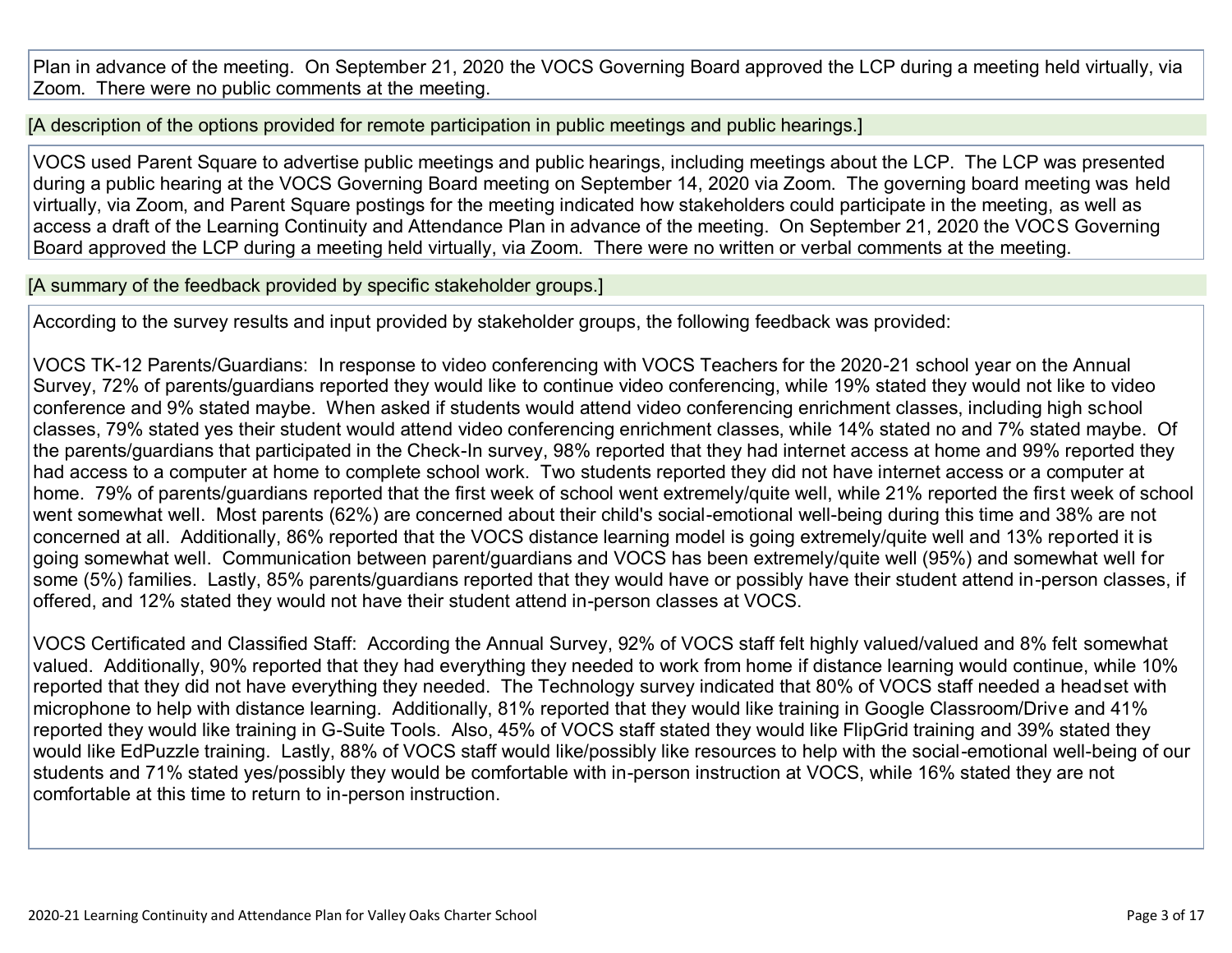Community/Partner Agencies: Out of the 30 vendors that currently partner with VOCS, 28 participated in a survey concerning the 2020-21 school year. Results indicated that 100% of the vendors would like to work with VOCS during the 2020-21 school year and 75% of them would be able to provide a virtual vendor service.

Bargaining Units: VOCS met with representatives from the Kern County Education Association (KCEA) and The Superintendent of Schools Classified Association (SOSCA) on September 10, 2020 to gather input and answer any questions related to the plan.

[A description of the aspects of the Learning Continuity and Attendance Plan that were influenced by specific stakeholder input.]

The Learning Continuity and Attendance Plan was developed after reviewing and analyzing surveys from parents/guardians, VOCS staff members, and community partner agency members, as well as gathering verbal input from bargaining unit representatives. All input from stakeholders was considered prior to finalizing the Learning Continuity and Attendance Plan. In addition, VOCS will continue to focus on their two LCAP goals for the 2020-21 school year, including assisting VOCS students to graduate high school prepared to enter a higher education and/or pursue a career path, and creating and promoting a safe and secure school environment that is accessible and conducive to student learning, even during the COVID-19 pandemic. Based on stakeholder feedback, the LCP will focus on providing professional development opportunities, additional staff support, supplemental materials, and technology support.

# **[Continuity of Learning](http://www.doc-tracking.com/screenshots/20LCP/Instructions/20LCPInstructions.htm#ContinuityofLearning)**

### **[In-Person Instructional Offerings](http://www.doc-tracking.com/screenshots/20LCP/Instructions/20LCPInstructions.htm#ContinuityofLearning1)**

[A description of the actions the LEA will take to offer classroom-based instruction whenever possible, particularly for students who have experienced significant learning loss due to school closures in the 2019–2020 school year or are at a greater risk of experiencing learning loss due to future school closures.]

Using the most current guidelines from the CDE, KCSOS, and the Kern County Department of Public Health, VOCS will only offer in-person instructional opportunities on site if it is deemed safe to do so. VOCS primary goal will be to make sure students and staff feel they are in a physically and healthy environment. VOCS will return to optional in-person enrichment classes, including high school classes, and will follow protocols to ensure the safety of students and staff that will include: smaller class sizes to accommodate social distancing, students and staff wearing personal protective equipment, and procedures for deep cleaning and sanitizing all VOCS sites. Additionally, VOCS will use signage in classrooms and high traffic areas to remind all stakeholders to complete a self-check for COVID-19 symptoms, wear a mask while on a VOCS campus, maintain social distancing, and practice regular hand-washing.

Once enrichment classes/in-person instructional offerings resume, individual sites will create their own schedules, procedures, and protocols to ensure VOCS is in compliance with safety regulations. During this time, VOCS staff may be providing a blended model of distance learning and in-person instructional opportunities to ensure all student's needs are being met. This method will ensure students experience minimum learning loss while at VOCS. Additionally, VOCS staff will provide guidance to all students using their individualized learning plans, and assistance will continue for all Parent Educators to ensure all students are provided appropriate instruction at home. Student's socialemotional well-being will also be addressed, as needed, in their individualized learning plans and a focus for VOCS during this time.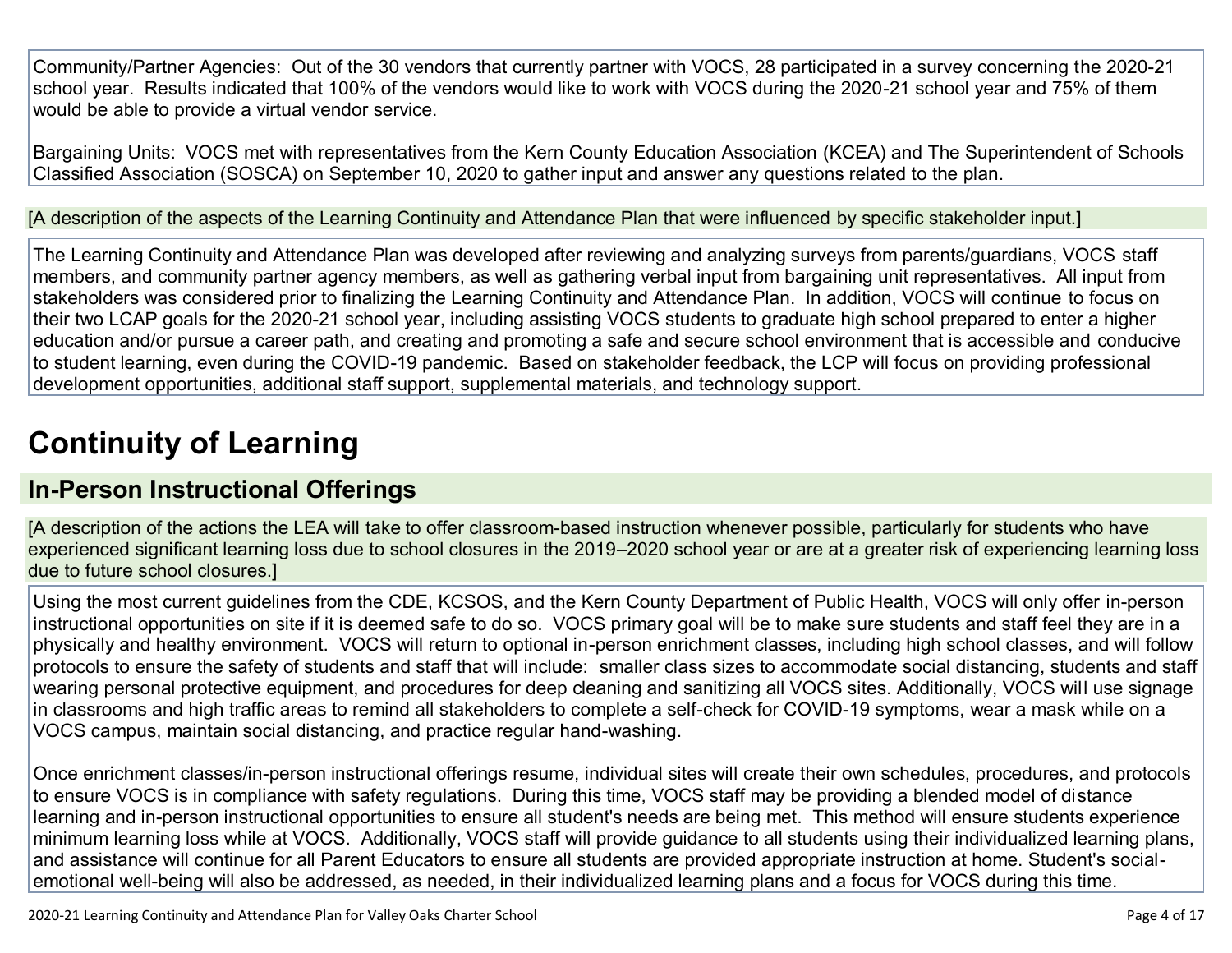VOCS teachers understand the importance of assessing students to determine the academic growth of their students, and they work very closely with our Parent Educators to make sure all of our students are successful at VOCS. To ensure students receive the necessary support during this time, teachers are committed to assessing their students periodically, either through written assessments, oral assessments, or STAR Ren. (2nd-8th graders) testing. By assessing their students, VOCS teachers will be able to discuss and plan possible interventions that may be needed with the Parent Educator. Additionally, VOCS will continue using our instructional aides and tutors to assist our students, if needed. Both aides and tutors provide an additional layer of assistance to all students, especially for our unique students, that may need additional tutoring, which will be critical for students that would have possibly experienced a learning loss.

#### **[Actions Related to In-Person Instructional Offerings \[additional rows and actions may be added as necessary\]](http://www.doc-tracking.com/screenshots/20LCP/Instructions/20LCPInstructions.htm#ContinuityofLearning2)**

| <b>Description</b>                                                                                                                                                                                                                                                                                                                     | <b>Total Funds</b>                             | Contributing |
|----------------------------------------------------------------------------------------------------------------------------------------------------------------------------------------------------------------------------------------------------------------------------------------------------------------------------------------|------------------------------------------------|--------------|
| Action #1: Provide professional development opportunities to VOCS staff, parent educators,<br>and students in the area of technology that will allow higher levels of proficiency and learning<br>to support individual remediation and enrichment for all students.                                                                   | \$10,000.00                                    | Yes          |
| Action #2: Giving priority to students with unique needs, including English learners, pupils<br>with exceptional needs served across the full continuum of placements, pupils in foster care,<br>and pupils who are experiencing homelessness, provide academic support to students with<br>the assistance of two instructional aides. | Salaries: \$61,044.00<br>Benefits: \$51,397.00 | Yes          |
| Action #3: Purchase supplemental EL curriculum, materials, and on-line resources, as<br>needed, to improve language acquisition.                                                                                                                                                                                                       | \$3000.00                                      | Yes          |
| Action #4: A Career Associate will identify students who are in danger of dropping out,<br>evaluate current practices, provide academic planning techniques, and send referrals to the<br>Student Support Team for targeted support giving priority to students with unique needs.                                                     | Salaries: \$41,237.00<br>Benefits: \$28,541.00 | Yes          |
| Action #5: Giving priority to students with unique needs, provide academic planning and<br>counseling services with the help of a part-time counselor.                                                                                                                                                                                 | \$63,000.00                                    | Yes          |
| Action #6: A Special Education Program Specialist will support Special Education and<br>general education teachers through academic resources and professional development<br>opportunities.                                                                                                                                           | Salaries: \$92,849.00<br>Benefits: \$39,749.00 | No           |
| Action #7: Purchase and upgrade technology and the required infrastructure, at each site,<br>supporting the increased rate of device/hot spot usage purchased for all students giving<br>priority to students with unique needs.                                                                                                       | \$130,000.00                                   | Yes          |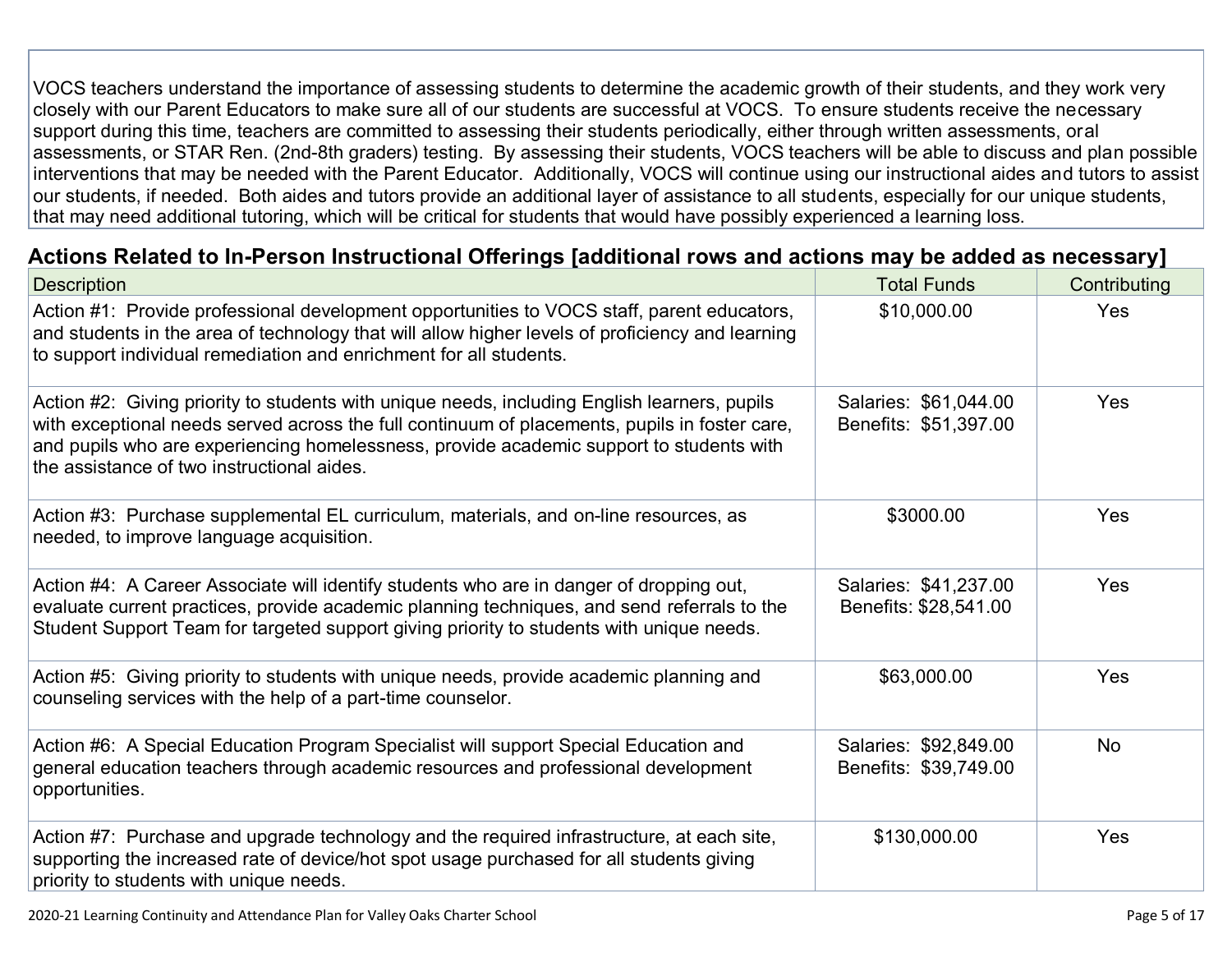| <b>Description</b>                                                                                                                                                                                                                                                                                             | <b>Total Funds</b>                             | Contributing |
|----------------------------------------------------------------------------------------------------------------------------------------------------------------------------------------------------------------------------------------------------------------------------------------------------------------|------------------------------------------------|--------------|
|                                                                                                                                                                                                                                                                                                                |                                                |              |
| Action #8: Giving priority to students with unique needs, including English learners, pupils<br>with exceptional needs served across the full continuum of placements, pupils in foster care,<br>and pupils who are experiencing homelessness, provide academic support to students with<br>the use of tutors. | \$65,000                                       | Yes          |
| Action #9: To provide the necessary support/curriculum to pupils with unique needs,<br>purchase TK-12 supplemental materials, and online resources based on student and subject<br>need.                                                                                                                       | \$40,000.00                                    | <b>Yes</b>   |
| Action #10: Maintain community partnerships that will allow students access to events and<br>experiences they would otherwise not be able to participate in (ex. Museums, PE facilities,<br>fine arts facilities, etc.).                                                                                       | \$60,000.00                                    | <b>Yes</b>   |
| Action #11: Purchase Edmentum seats, curriculum, and materials to help students that may<br>be deficient in credits, giving priority to pupils with unique needs.                                                                                                                                              | \$25,000.00                                    | <b>Yes</b>   |
| Action #12: Support students using Edmentum, and other online supplemental resources,<br>with the help of an Independent Study Teacher.                                                                                                                                                                        | Salaries: \$71,085.00<br>Benefits: \$34,911.00 | <b>Yes</b>   |

### **[Distance Learning Program](http://www.doc-tracking.com/screenshots/20LCP/Instructions/20LCPInstructions.htm#DistanceLearningProgram)**

#### **[Continuity of Instruction](http://www.doc-tracking.com/screenshots/20LCP/Instructions/20LCPInstructions.htm#DistanceLearningProgram1)**

[A description of how the LEA will provide continuity of instruction during the school year to ensure pupils have access to a full curriculum of substantially similar quality regardless of the method of delivery, including the LEA's plan for curriculum and instructional resources that will ensure instructional continuity for pupils if a transition between in-person instruction and distance learning is necessary.]

VOCS is a non-classroom based/independent study/homeschool charter school that operates in Kern County. Due to the nature of VOCS program, all students have access to curriculum and learning materials needed to complete their school work at home. Additionally, VOCS is ensuring that all students have access to electronic devices and internet connectivity, so they may complete their assignments at home. Until it is deemed safe to return to campus, VOCS will continue our model of distance learning, using Zoom and Google classroom.

Once in-person instruction is an option for VOCS, all sites will follow protocols to ensure the safety of students and staff and develop individual site plans. Additionally, under the guidance of the VOCS Teacher, TK-8 Parent Educators will continue to remain the primary instructor and provide daily, personalized instruction and work for their student(s). VOCS teachers will continue to provide instructional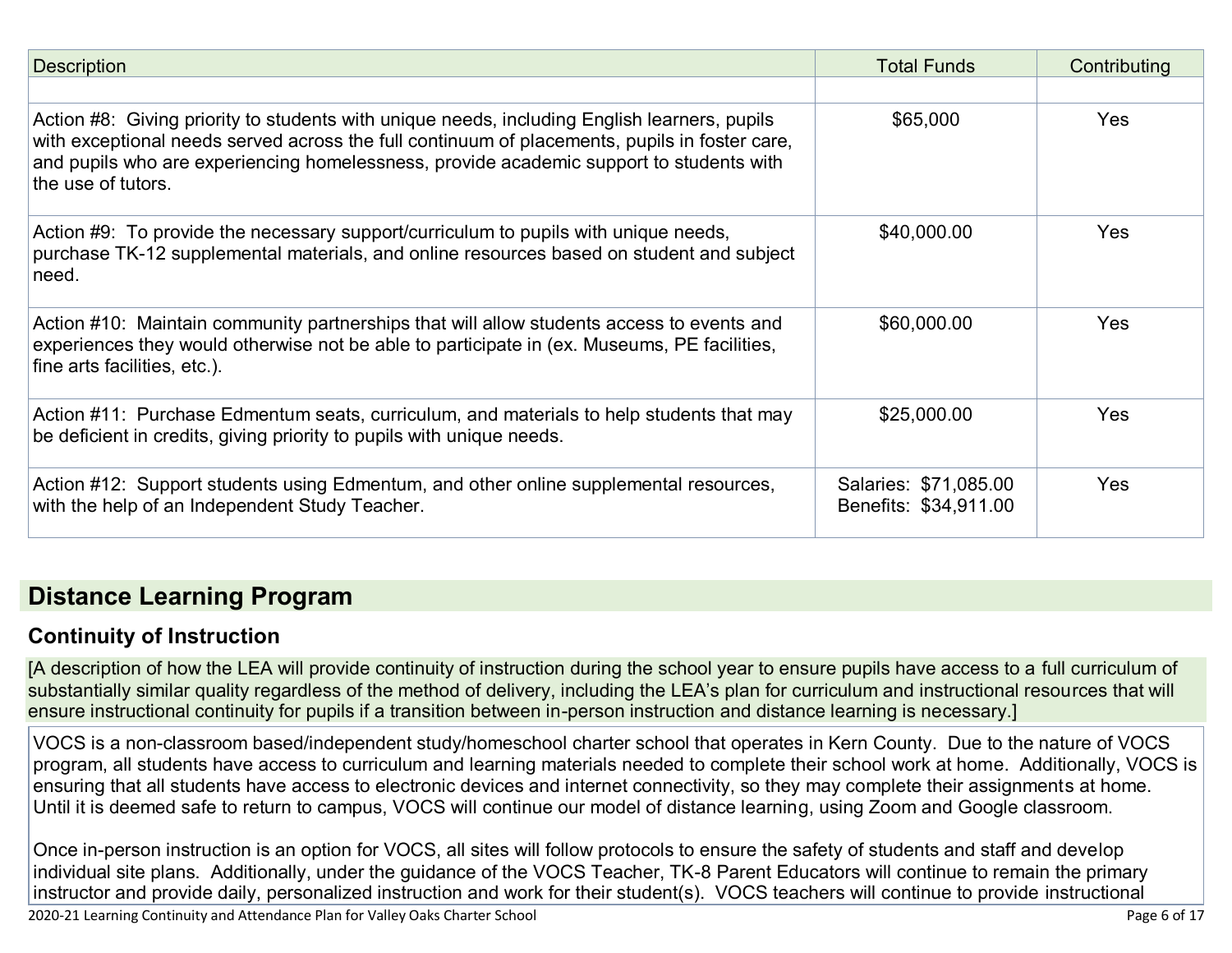guidance, resources, materials, and support to all Parent Educators. Table meetings, tutoring sessions, and enrichment activities may still be completed online via Zoom, or in-person following the proper protocols set by the individual site. Due to the nature of the TK-8 Program, instructional delivery will not change and enrichment classes will provide synchronous instruction opportunities for students.

Additionally, under the guidance of VOCS Teachers, Parent Educators in the High School program will continue to facilitate the learning at home. A blended model of in-class instruction coupled with distance learning will continue in selected content areas, using Google Classroom and Zoom. VOCS teachers will be providing synchronous instruction using 60 - 90 minutes class sessions during the instructional day, based on individual site schedules. During this synchronous instruction, direct instruction, guided practice, and formative assessments may be used. Agendas will be provided to students, so they may complete their asynchronous instruction, along with enrichment activities, tutoring sessions, and assessments, as needed. Tutoring sessions will also be offered for all students needing additional assistance.

Both programs will continue to provide high-quality instructional opportunities, so students will be able to continue to learn and thrive, while engaging in either an in-person or distance learning environment. VOCS Teachers will be reachable (remotely via phone, email, or other electronic means) at all times during their regular work hours and adhere to the instructional schedules established by their individual site. Additionally, they will provide instructional guidance, resources, materials, and support to all Parent Educators.

#### **[Access to Devices and Connectivity](http://www.doc-tracking.com/screenshots/20LCP/Instructions/20LCPInstructions.htm#DistanceLearningProgram2)**

[A description of how the LEA will ensure access to devices and connectivity for all pupils to support distance learning.]

Communication is key at VOCS and it has allowed all sites to hear from families in need of a device or connectivity to support their distance learning. Whether families contact their VOCS teacher or VOCS administrator by phone, answering a survey, or during a meeting, we have been able to provide devices and connectivity to families in need, especially our socioeconomic disadvantages students once contact has been made by a family. If a student or family needs tech support, VOCS staff will assist them with their need. For the 2020-21 school year, VOCS will continue to meet the needs of all students in the area of devices and connectivity. Students who are unable to access a device and/or connectivity will coordinate with the site administrator during the school closure.

#### **[Pupil Participation and Progress](http://www.doc-tracking.com/screenshots/20LCP/Instructions/20LCPInstructions.htm#DistanceLearningProgram3)**

[A description of how the LEA will assess pupil progress through live contacts and synchronous instructional minutes, and a description of how the LEA will measure participation and time value of pupil work.]

Using VOCS distance learning model, VOCS teachers will have scheduled synchronous meetings with students for the purposes of instruction and maintaining school connectedness. Meetings may be conducted through Zoom and/or Google Classrooms. Student participation is highly recommended and VOCS teachers are tracking attendance during these scheduled synchronous meetings. Additionally, VOCS staff will complete a monthly Attendance Work Record for each student documenting days earned and work completed. As students participate in these synchronous meetings, teachers will check for understanding by using Q&A sessions, using breakout rooms with a student recorder, and/or checking the chat box responses. If applicable, student grades will reflect time spent participating in synchronous meeting discussions, the accuracy of assignments completed, and assessments.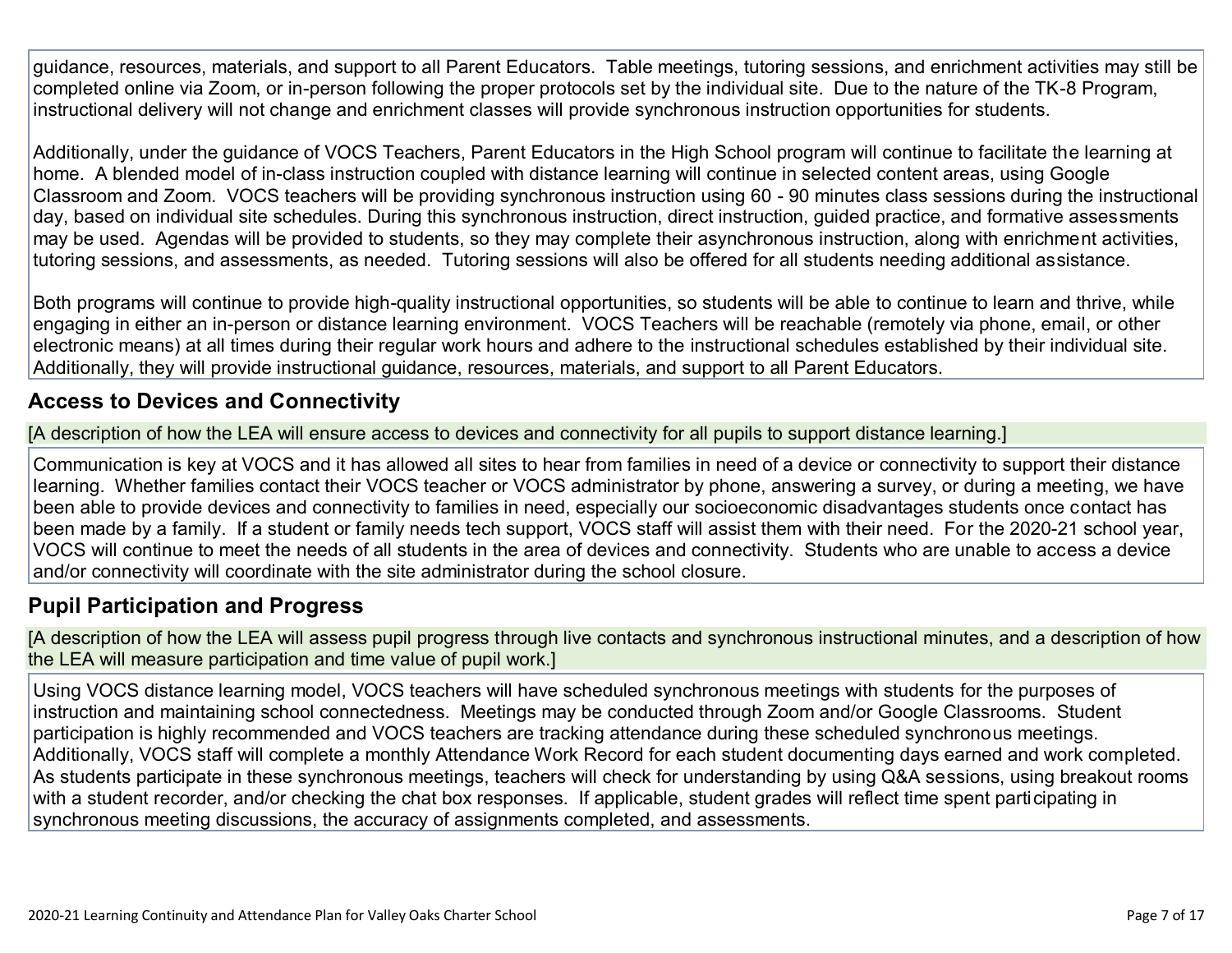#### **[Distance Learning Professional Development](http://www.doc-tracking.com/screenshots/20LCP/Instructions/20LCPInstructions.htm#DistanceLearningProgram4)**

[A description of the professional development and resources that will be provided to staff to support the distance learning program, including technological support.]

Since March, 2020, VOCS staff have participated in a variety of professional development opportunities to assist with distance learning. According to the LCP survey, 83% of VOCS staff have participated in Zoom training and 75% have participated in a Google training. Plus, 20% of staff have participated in both YouTube training and Remind training. VOCS will continue to offer professional development opportunities to assist our teachers with distance learning and technical support and use staff members to assist with the training.

#### **[Staff Roles and Responsibilities](http://www.doc-tracking.com/screenshots/20LCP/Instructions/20LCPInstructions.htm#DistanceLearningProgram5)**

[A description of the new roles and responsibilities of affected staff as a result of COVID-19.]

As a result of COVID-19, 68% of VOCS staff report one new role/responsibility for them has been becoming the technology trainer, troubleshooter, and/or technology support person for students, parents, and fellow staff members. Additionally, 53% reported another new role/responsibility for them is counseling for their students and families. During distance learning, administrators will meet regularly with their teams to provide guidance and determine what additional academic and social-emotional resources are needed for staff, students, and families.

#### **[Supports for Pupils with Unique Needs](http://www.doc-tracking.com/screenshots/20LCP/Instructions/20LCPInstructions.htm#DistanceLearningProgram6)**

[A description of the additional supports the LEA will provide during distance learning to assist pupils with unique needs, including English learners, pupils with exceptional needs served across the full continuum of placements, pupils in foster care, and pupils who are experiencing homelessness.]

Using VOCS consult model, VOCS teaching staff will use a variety of instructional supports and resources to assist pupils with unique needs, including English learners, pupils with exceptional needs served across the full continuum of placements, pupils with foster care, and pupils who are experiencing homelessness.

English Learners: In collaboration with the Parent Educator, VOCS will provide instructional supports and resources to our EL students during distance learning. VOCS teaching staff will assist both student and Parent Educator to develop routines and strategies that are best suited for their individual student learning. Additionally, VOCS teaching staff will continue to be provided EL resources and strategies to help with language acquisition. Also, on-line tutoring sessions will be scheduled as needed to provide further intensive instruction.

Pupils with Exceptional Needs: Students who receive Special Education services are assigned a VOCS credentialed teacher(s) and a Special Education teacher. Both teachers collaborate with the Parent Educator to work with individual students that have an IEP. This partnership allows all parties to monitor the progress toward the student's IEP goals. Special Education teachers are also available to consult with Parent Educators, as needed, to provide the necessary modifications and accommodations the student may need to complete their assignments at home. Furthermore, the Special Education Program Specialist provides support guidance to both teachers, along with the VOCS administration. Additional on-line tutoring sessions can also be scheduled as needed.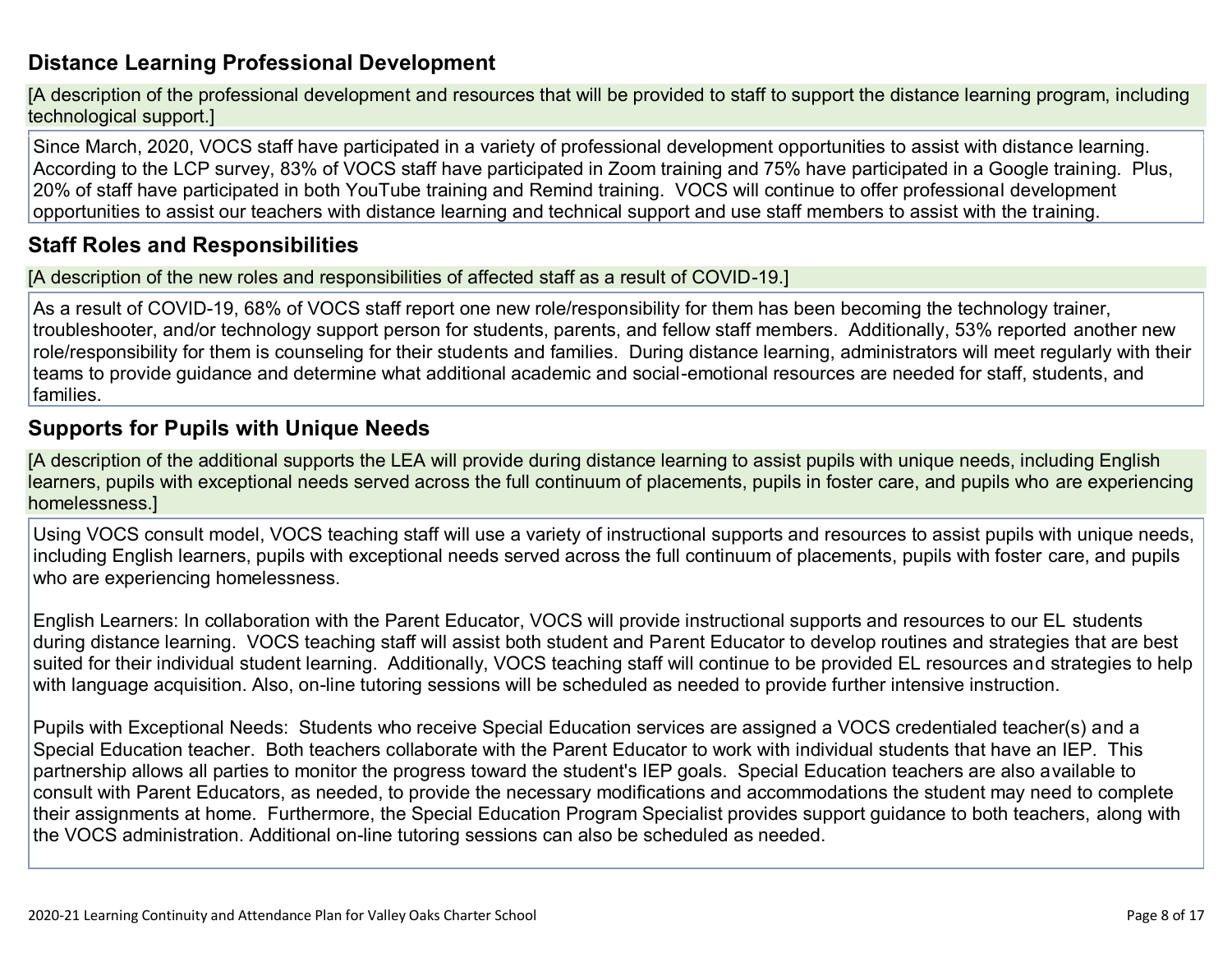Pupils in Foster Care: VOCS coordinates and collaborates with Kern County Superintendent of Schools (KCSOS) to identify foster youth students in our program. Working with Foster Youth Services, VOCS staff continues to receive strategies to support foster youth, if needed.

Pupils Who Are Experiencing Homelessness: Under the McKinney-Vento Homeless Assistance Act, VOCS works with KCSOS to identify students and their families that may qualify for services. Students who qualify will be provided resources to meet their needs.

#### **[Actions related to the Distance Learning Program \[additional rows and actions may be added as necessary\]](http://www.doc-tracking.com/screenshots/20LCP/Instructions/20LCPInstructions.htm#DistanceLearningProgram7)**

| <b>Description</b>                                                                                                                                                                                                                                                                                                              | <b>Total Funds</b>                             | Contributing |
|---------------------------------------------------------------------------------------------------------------------------------------------------------------------------------------------------------------------------------------------------------------------------------------------------------------------------------|------------------------------------------------|--------------|
| Action #1: Provide professional development opportunities to VOCS staff, parent educators,<br>and students in the area of technology that will allow higher levels of proficiency and learning<br>to support individual remediation and enrichment for all students.                                                            | \$10,000                                       | Yes          |
| Action #2: Giving priority to students with unique needs, including English learners, pupils<br>with exceptional needs served across the full continuum of placements, pupils in foster care,<br>and pupils who are experiencing homelessness, provide academic support to students with<br>the use of two instructional aides. | \$61,044.00 Benefits:<br>\$51,397.00           | Yes          |
| Action #3: Purchase supplemental EL curriculum, materials, and on-line resources, as<br>needed, to improve language acquisition.                                                                                                                                                                                                | \$3000.00                                      | Yes          |
| Action #4: A Career Associate will identify students who are in danger of dropping out,<br>evaluate current practices, provide academic planning techniques, and send referrals to the<br>Student Support Team for targeted support giving priority to students with unique needs.                                              | Salaries: \$41,237.00<br>Benefits: \$28,541.00 | Yes          |
| Action #5: Giving priority to students with unique needs, provide academic planning and<br>counseling services with the help of a part-time counselor.                                                                                                                                                                          | \$63,000.00                                    | Yes          |
| Action #6: A Special Education Program Specialist will support Special Education and<br>general education teachers through academic resources and professional development<br>opportunities                                                                                                                                     | Salaries: \$92,849.00<br>Benefits: \$39,749.00 | <b>No</b>    |
| Action #7: Purchase and upgrade technology and the required infrastructure, at each site,<br>supporting the increased rate of device/hot spot usage purchased for all students giving<br>priority to students with unique needs.                                                                                                | \$130,000.00                                   | Yes          |
| Action #8: Giving priority to students with unique needs, including English learners, pupils<br>with exceptional needs served across the full continuum of placements, pupils in foster care,                                                                                                                                   | \$65,000                                       | Yes          |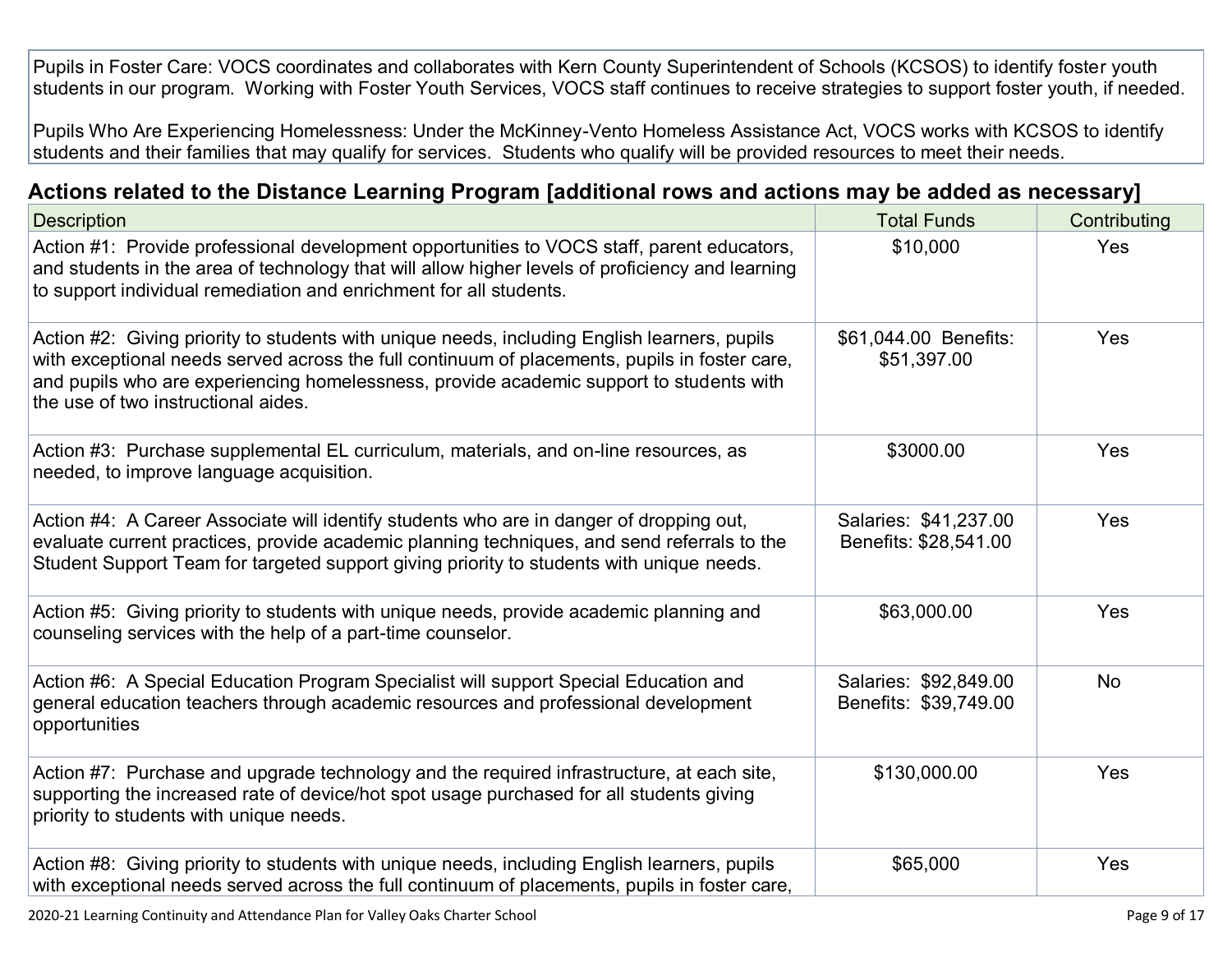| <b>Description</b>                                                                                                                                                                                                       | <b>Total Funds</b>                             | Contributing |
|--------------------------------------------------------------------------------------------------------------------------------------------------------------------------------------------------------------------------|------------------------------------------------|--------------|
| and pupils who are experiencing homelessness, provide academic support to students with<br>the use of tutors.                                                                                                            |                                                |              |
| Action #9: To provide the necessary support/curriculum to pupils with unique needs,<br>purchase TK-12 supplemental materials, and online resources based on student and subject<br>need.                                 | \$40,000.00                                    | <b>Yes</b>   |
| Action #10: Maintain community partnerships that will allow students access to events and<br>experiences they would otherwise not be able to participate in (ex. Museums, PE facilities,<br>fine arts facilities, etc.). | \$60,000.00                                    | Yes          |
| Action #11: Purchase Edmentum seats, curriculum, and materials to help students that may<br>be deficient in credits, giving priority to pupils with unique needs.                                                        | \$25,000.00                                    | Yes          |
| Action #12: Support students using Edmentum, and other online supplemental resources,<br>with the help of an Independent Study Teacher.                                                                                  | Salaries: \$71,085.00<br>Benefits: \$34,911.00 | Yes          |

### **[Pupil Learning Loss](http://www.doc-tracking.com/screenshots/20LCP/Instructions/20LCPInstructions.htm#PupilLearningLoss)**

[A description of how the LEA will address pupil learning loss that results from COVID-19 during the 2019–2020 and 2020–21 school years, including how the LEA will assess pupils to measure learning status, particularly in the areas of English language arts, English language development, and mathematics.]

VOCS teaching staff communicates regularly with their students and Parent Educators, and this relationship allows our students to be closely monitored, especially during COVID-19. During this time, VOCS will address pupil learning loss using a variety of assessment methods to measure the learning status of their students, which may include: Administering reading and math Star Renaissance assessments at least three times a year; conducting additional assessments, including benchmark testing, early literature assessments, written assessments, impromptu Zoom assessments and informal assessments. Additionally, VOCS teachers will evaluate student work to ensure academic growth is occurring and collaborate with Parent Educators when needed. EL students use the core curriculum and Specially Designed Academic Instruction in English (SDAIE) strategies are shared with Parent Educators. On-line Zoom enrichment classes also give EL students an opportunity to listen, speak, read, and write in English using academic language. Additional supports and strategies are available to all students, along with individual tutoring sessions in the areas of English language arts and mathematics.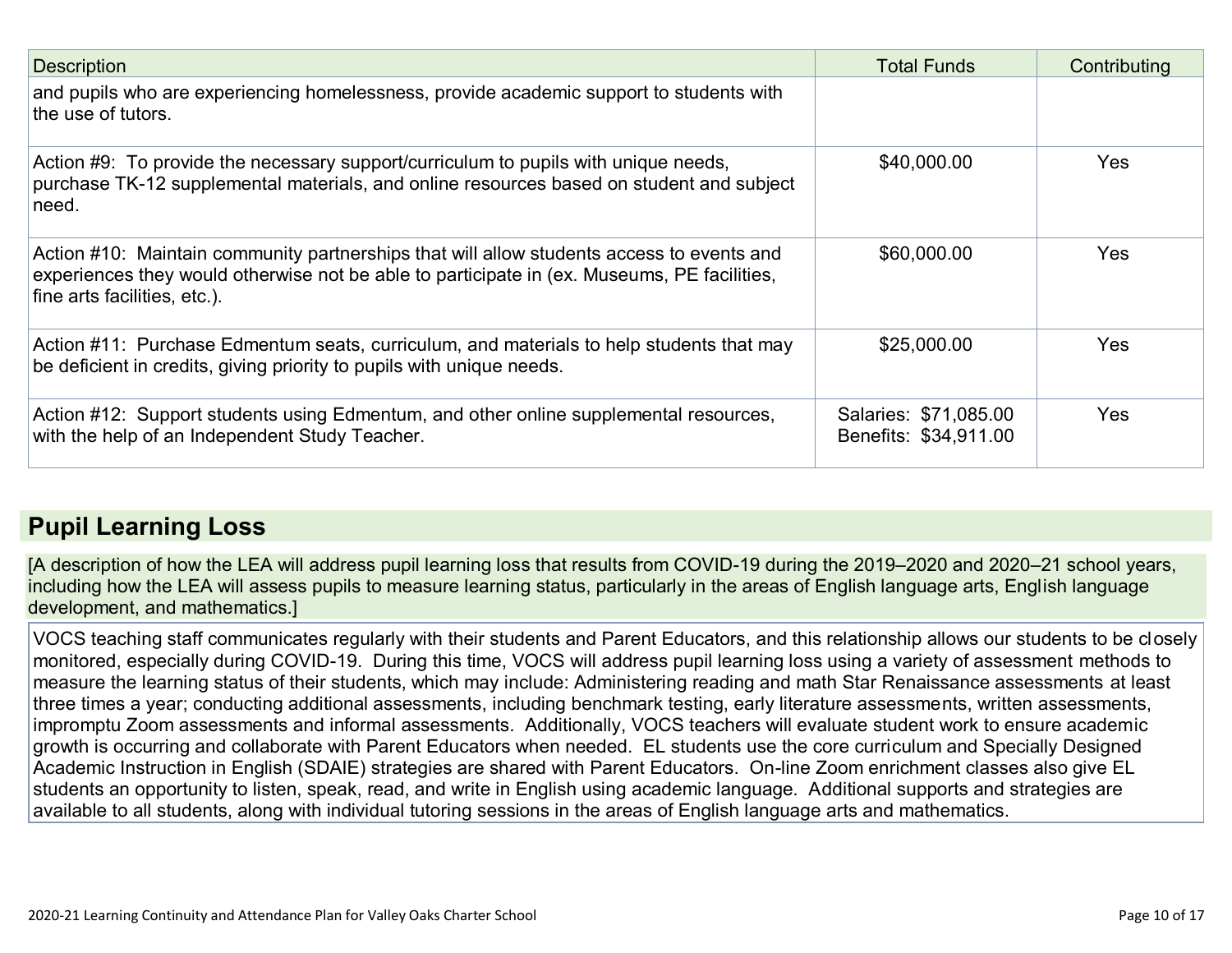#### **[Pupil Learning Loss Strategies](http://www.doc-tracking.com/screenshots/20LCP/Instructions/20LCPInstructions.htm#PupilLearningLoss1)**

[A description of the actions and strategies the LEA will use to address learning loss and accelerate learning progress for pupils, as needed, including how these strategies differ for pupils who are English learners; low-income; foster youth; pupils with exceptional needs; and pupils experiencing homelessness.]

Using VOCS consult model, VOCS teaching staff will use a variety of actions and strategies to address learning loss and accelerated learning progress for pupils with unique needs, as needed, including English learners, pupils with exceptional needs served across the full continuum of placements, pupils with foster care, and pupils who are experiencing homelessness.

VOCS teachers understand the importance of assessing students to determine the academic growth of their students, and they work very closely with our Parent Educators to make sure all of our students are successful at VOCS. To ensure students receive the necessary support during this time, teachers are committed to assessing their students periodically, either through written assessments, oral assessments, or STAR Ren. (2nd-8th graders) testing. By assessing their students, VOCS teachers will be able to discuss and plan possible interventions that may be needed with the Parent Educator. Additionally, VOCS will continue using our instructional aides and tutors to assist our students, if needed. Both aides and tutors provide an additional layer of assistance to all students, including our unique students, that may need additional tutoring, which will be critical for students that may have experienced a learning loss.

English Learners: VOCS instructional staff will participate in professional development dedicated to supporting English learners. This professional development will provide an opportunity for VOCS teachers to review ELD standards, understand EL proficiency levels, determine the difference between designated and integrated ELD, and review writing language objectives and academic conversations. VOCS teachers will use this information to provide additional support to their English learners and their Parent Educators.

Socioeconomic Disadvantaged Students: Students at VOCS who need an electronic device and/or internet connectivity are given priority to these items. By having an electronic device and/or internet connectivity, socioeconomic disadvantaged students are able to access their academic content at home during distance learning. Also, students can schedule additional individual tutoring times, if needed.

Pupils with Exceptional Needs: Students who receive Special Education services are assigned a VOCS credentialed teacher(s) and a Special Education teacher. Both teachers collaborate with the Parent Educator to work with individual students that have an IEP. This partnership allows all parties to monitor the progress toward the student's IEP goals. Special Education teachers are also available to consult with Parent Educators, as needed, to provide the necessary modifications and accommodations the student may need to complete their assignments at home. Furthermore, the Special Education Program Specialist provides support guidance to both teachers, along with the VOCS administration. Additional on-line tutoring sessions can also be scheduled as needed.

Pupils in Foster Care: VOCS coordinates and collaborates with Kern County Superintendent of Schools (KCSOS) to identify foster youth students in our program. Working with Foster Youth Services, VOCS staff continues to receive strategies to support foster youth, if needed. Students can also schedule additional individual tutoring times with a VOCS teacher.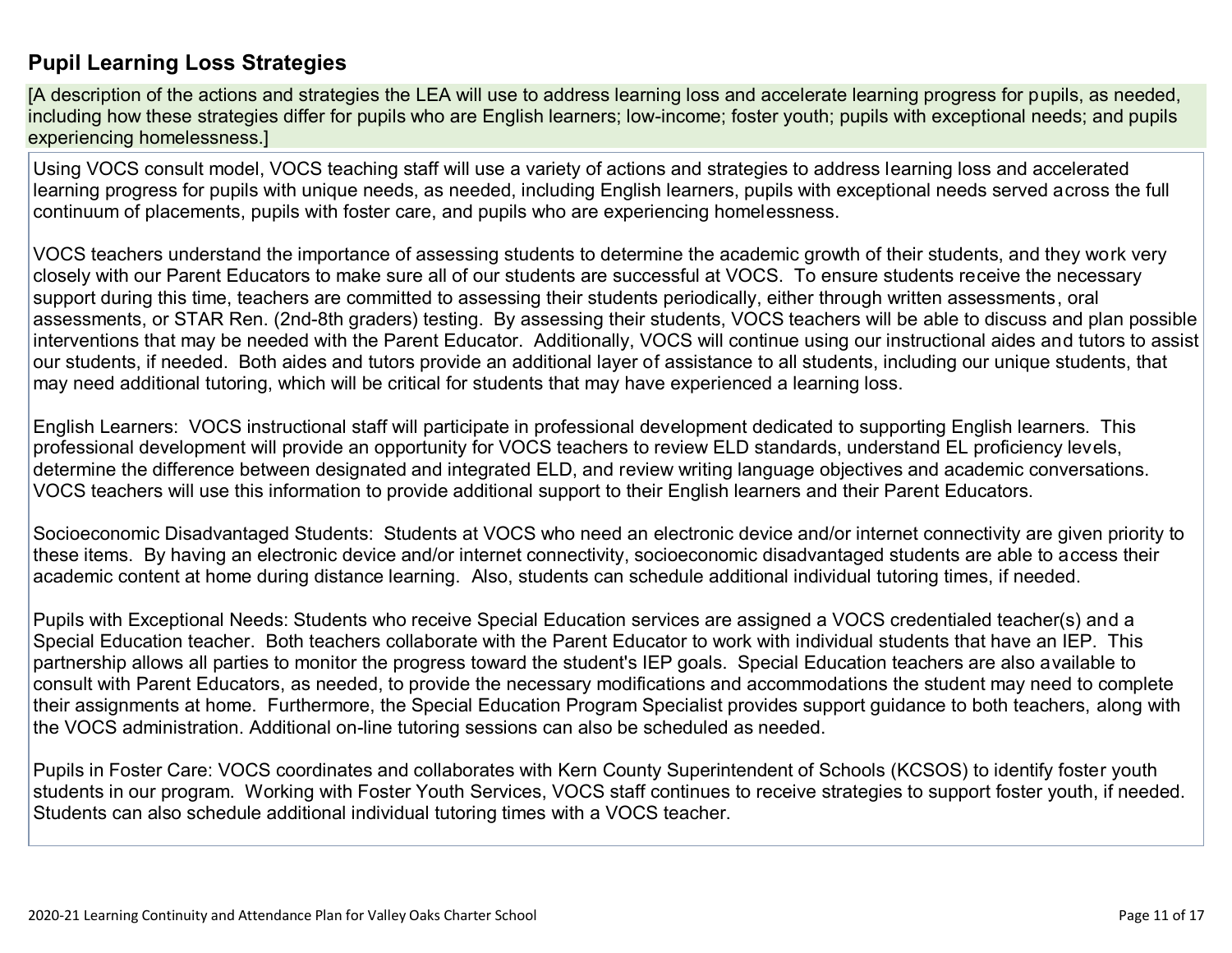Pupils Who Are Experiencing Homelessness: Under the McKinney-Vento Homeless Assistance Act, VOCS works with KCSOS to identify students and their families that may qualify for services. Students who qualify will be provided resources to meet their needs and can schedule additional individual tutoring times with a VOCS teacher.

#### **[Effectiveness of Implemented Pupil Learning Loss Strategies](http://www.doc-tracking.com/screenshots/20LCP/Instructions/20LCPInstructions.htm#PupilLearningLoss2)**

[A description of how the effectiveness of the services or supports provided to address learning loss will be measured.]

For students to be successful at VOCS, they need instruction, guidance, and support from their Parent Educator and the VOCS teaching staff. By working together, students can excel both academically and socially-emotionally. VOCS teaching staff will have scheduled synchronous meetings with their students for the purposes of instruction and maintaining school connectedness. Meetings may be conducted through Zoom and/or Google Classrooms. Student participation will be highly recommended and VOCS teachers will track attendance during these scheduled synchronous meetings. Additionally, VOCS staff will complete a monthly Attendance Work Record for each student documenting days earned and work completed. As students participate in these synchronous meetings, teachers will check for understanding by using Q&A sessions, using breakout rooms with a student recorder, and/or checking the chat box responses. Additionally, VOCS teachers will review assessments, benchmarks, and STAR Renaissance scores to determine student academic growth and areas of need. For areas of need, appropriate supports and guidance will be provided to the Parent Educator. If applicable, student grades will reflect time spent participating in synchronous meeting discussions, the accuracy of assignments completed, and assessments. VOCS Administration will meet regularly with their teaching staff to assess the effectiveness of the services VOCS is providing to all students and provide support when needed.

#### **[Actions to Address Pupil Learning Loss \[additional rows](http://www.doc-tracking.com/screenshots/20LCP/Instructions/20LCPInstructions.htm#PupilLearningLoss4) and actions may be added as necessary]**

| <b>Description</b>                                                                                                                                                                                                                                                                                                              | <b>Total Funds</b>                             | Contributing |
|---------------------------------------------------------------------------------------------------------------------------------------------------------------------------------------------------------------------------------------------------------------------------------------------------------------------------------|------------------------------------------------|--------------|
| Action #1: Provide professional development opportunities to VOCS staff, parent educators,<br>and students in the area of technology that will allow higher levels of proficiency and learning<br>to support individual remediation and enrichment for all students.                                                            | \$10,000                                       | <b>Yes</b>   |
| Action #2: Giving priority to students with unique needs, including English learners, pupils<br>with exceptional needs served across the full continuum of placements, pupils in foster care,<br>and pupils who are experiencing homelessness, provide academic support to students with<br>the use of two instructional aides. | Salaries: \$61,044<br>Benefits: \$51,397       | <b>Yes</b>   |
| Action #3: Purchase supplemental EL curriculum, materials, and on-line resources, as<br>needed, to improve language acquisition.                                                                                                                                                                                                | \$3000.00                                      | <b>Yes</b>   |
| Action #4: A Career Associate will identify students who are in danger of dropping out,<br>evaluate current practices, provide academic planning techniques, and send referrals to the<br>Student Support Team for targeted support giving priority to students with unique needs.                                              | Salaries: \$41,237.00<br>Benefits: \$28,541.00 | <b>Yes</b>   |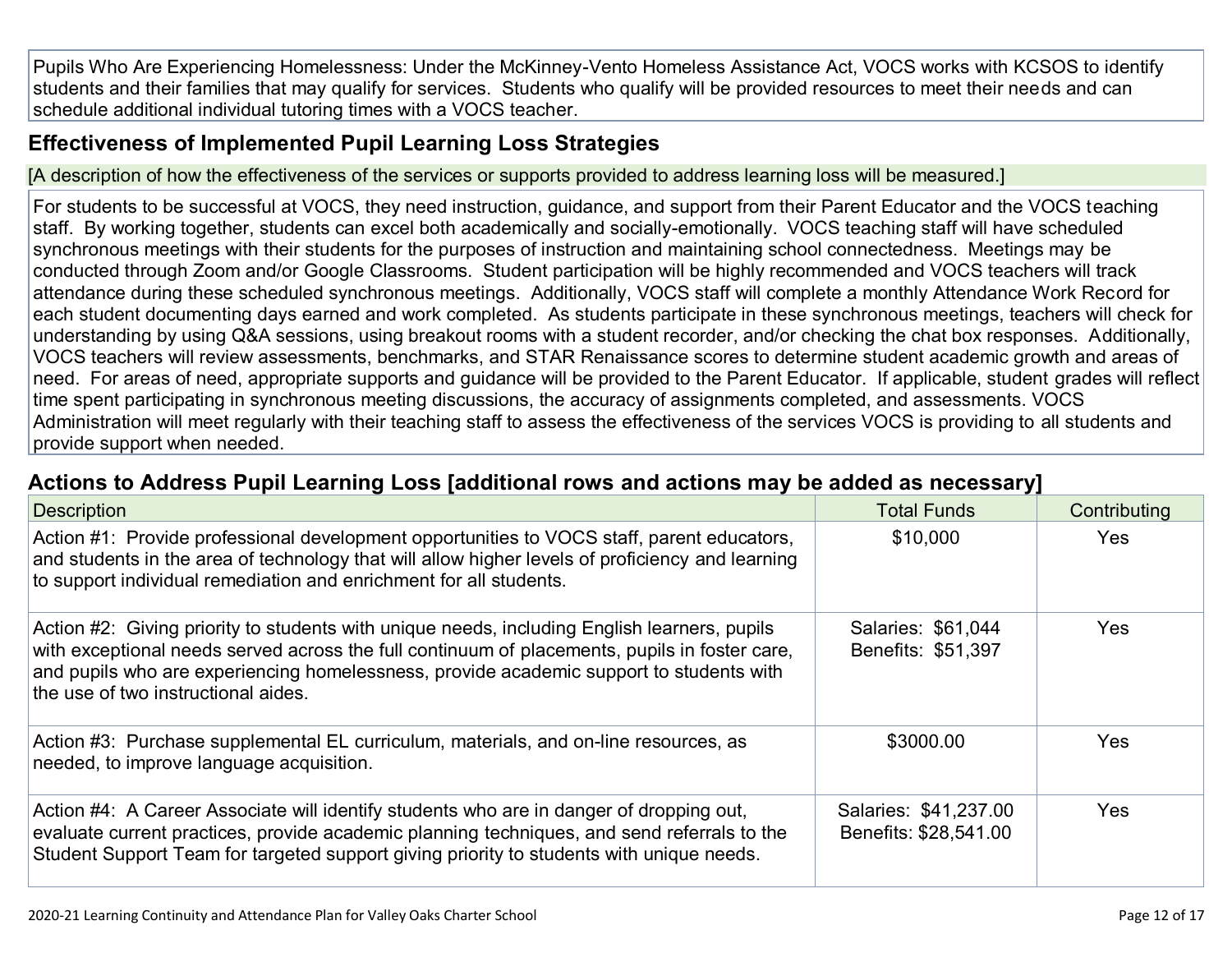| <b>Description</b>                                                                                                                                                                                                                                                                                             | <b>Total Funds</b>                             | Contributing |
|----------------------------------------------------------------------------------------------------------------------------------------------------------------------------------------------------------------------------------------------------------------------------------------------------------------|------------------------------------------------|--------------|
| Action #5: Giving priority to students with unique needs, provide academic planning and<br>counseling services with the help of a part-time counselor.                                                                                                                                                         | \$63,000.00                                    | Yes          |
| Action #6: A Special Education Program Specialist will support Special Education and<br>general education teachers through academic resources and professional development<br>opportunities.                                                                                                                   | Salaries: \$92,849.00<br>Benefits: \$39,749.00 | <b>No</b>    |
| Action #7: Purchase and upgrade technology and the required infrastructure, at each site,<br>supporting the increased rate of device/hot spot usage purchased for all students giving<br>priority to students with unique needs.                                                                               | \$130,000.00                                   | Yes          |
| Action #8: Giving priority to students with unique needs, including English learners, pupils<br>with exceptional needs served across the full continuum of placements, pupils in foster care,<br>and pupils who are experiencing homelessness, provide academic support to students with<br>the use of tutors. | \$65,000                                       | Yes          |
| Action #9: To provide the necessary support/curriculum to pupils with unique needs,<br>purchase TK-12 supplemental materials, and online resources based on student and subject<br>need.                                                                                                                       | \$40,000.00                                    | Yes          |
| Action #10: Maintain community partnerships that will allow students access to events and<br>experiences they would otherwise not be able to participate in (ex. Museums, PE facilities,<br>fine arts facilities, etc.).                                                                                       | \$60,000.00                                    | Yes          |
| Action #11: Purchase Edmentum seats, curriculum, and materials to help students that may<br>be deficient in credits, giving priority to pupils with unique needs.                                                                                                                                              | \$25,000.00                                    | Yes          |
| Action #12: Support students using Edmentum, and other online supplemental resources,<br>with the help of an Independent Study Teacher.                                                                                                                                                                        | Salaries: \$71,085.00<br>Benefits: \$34,911.00 | Yes          |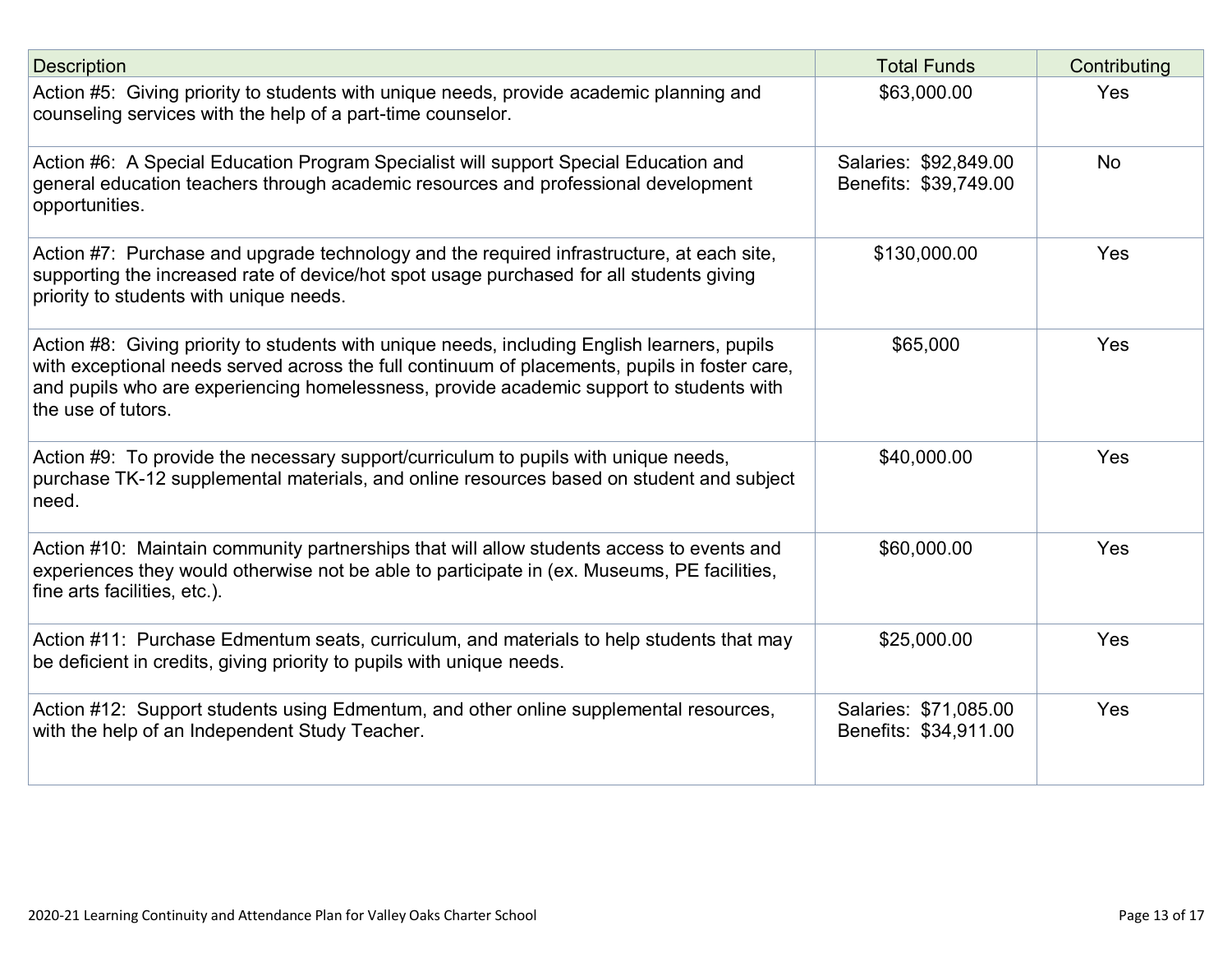# **[Mental Health and Social and Emotional Well-Being](http://www.doc-tracking.com/screenshots/20LCP/Instructions/20LCPInstructions.htm#MentalHealthandSocialandEmotional)**

[A description of how the LEA will monitor and support mental health and social and emotional well-being of pupils and staff during the school year, including the professional development and resources that will be provided to pupils and staff to address trauma and other impacts of COVID-19 on the school community.]

Schools across the nation have been affected by the COVID-19 pandemic, including VOCS. Students, staff, and families have experienced high levels of stress due to the interruption of daily lives, including worrying about the physical health of family members and oneself, plus worrying about any financial losses that may have been caused by the pandemic. VOCS recognizes that for many, especially our students, living with the recent events may cause stress and trauma for some and may have negative impacts on the brain and body for others. VOCS has always believed in educating the "whole child" and this includes the mental health and social and emotional well-being of our students. Our staff is just as important, so providing resources to staff and students will be a focus during the 2020-21 school year.

Professional development will be provided to the VOCS staff to support them during this time. Using the Psychological First Aid guide, VOCS staff will learn how to assess immediate needs of students, so they can provide support if needed. Additionally, VOCS staff and students will be encouraged to establish and implement daily routines for both in-person and remote delivery of instruction. VOCS will also promote mindfulness techniques and stress management. Lastly, trauma and the impact of COVID-19 resources will be provided to staff, students, and families. Resources may include: National Suicide Prevention Lifeline (1-800-273-8255), and California Department of Education websites, including Stronger Together: Mental Health and Help for Students in Crisis.

As VOCS continues to consider returning to in-person instruction, we will not only plan for the physical health measures that need to be taken into account on the school sites, but the mental health and wellness of our students and staff as well. Additionally, VOCS will explore the availability of mental health resources before students and staff return, so resources and supports are accessible whether we return to the VOCS site, continue with distance learning or a blended model. Providing professional development and resources to staff and students offers them the supports needed to be successful during this time.

# **[Pupil and Family Engagement and Outreach](http://www.doc-tracking.com/screenshots/20LCP/Instructions/20LCPInstructions.htm#PupilEngagementandOutreach)**

[A description of pupil engagement and outreach, including the procedures for tiered reengagement strategies for pupils who are absent from distance learning and how the LEA will provide outreach to pupils and their parents or guardians, including in languages other than English, when pupils are not meeting compulsory education requirements, or if the LEA determines the pupil is not engaging in instruction and is at risk of learning loss.]

VOCS is a non-classroom based/independent study/homeschool charter school. Due to the nature of the program, VOCS teaching staff communicates regularly with their students and Parent Educators, so family engagement is very high. The relationship between the VOCS staff and Parent Educators allows our students to be closely monitored, especially during COVID-19. If for some reason a student does not attend an optional enrichment instructional opportunity, a VOCS staff member will call home to encourage the student to attend the class. If a student/family does not respond, administration is contacted and they will attempt to contact the family. If administration is unsuccessful, a home visit may occur. After a four week period, the student will be placed on probation and the district of residence will be contacted.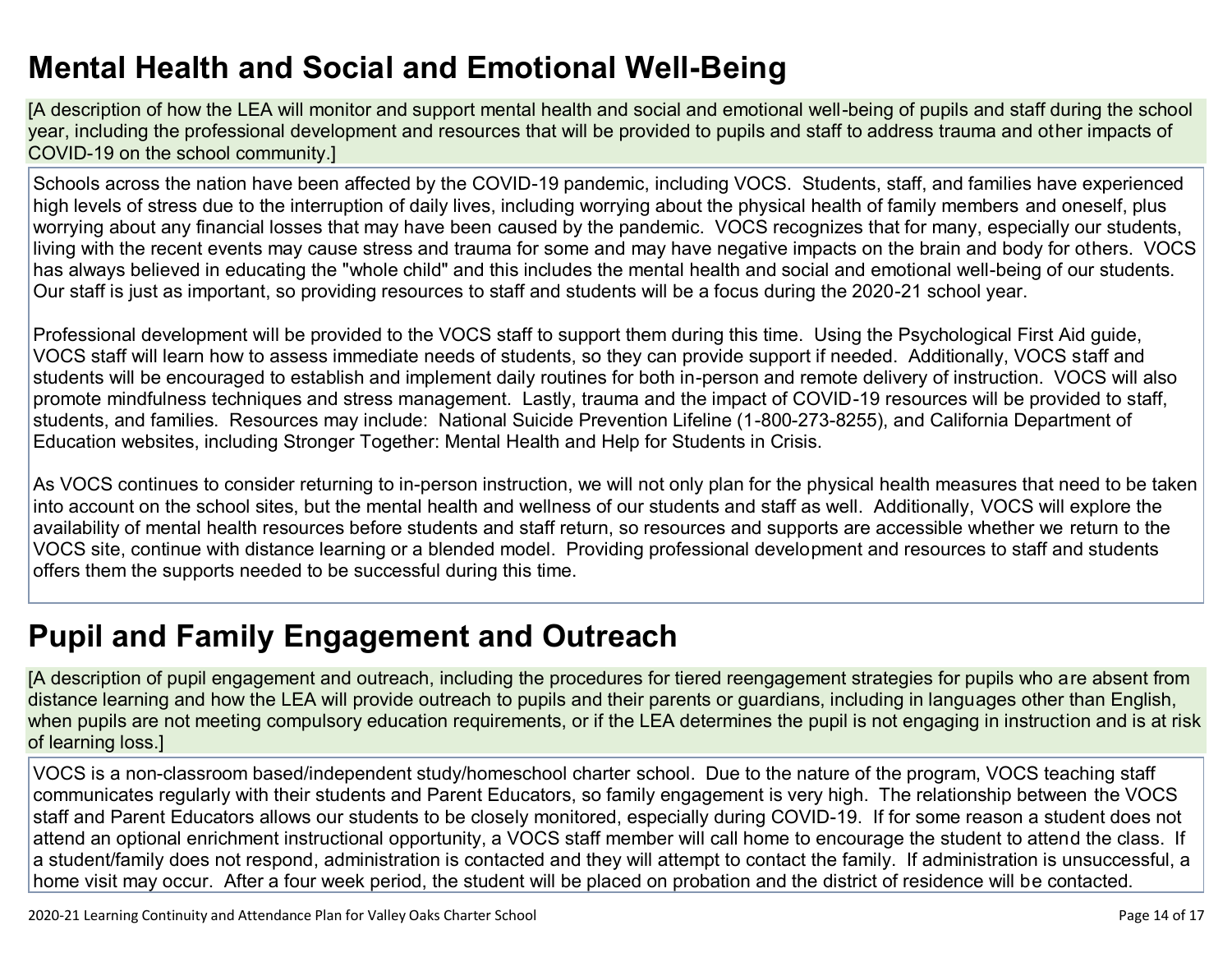# **[School Nutrition](http://www.doc-tracking.com/screenshots/20LCP/Instructions/20LCPInstructions.htm#SchoolNutrition)**

[A description of how the LEA will provide nutritionally adequate meals for all pupils, including those students who are eligible for free or reduced-price meals, when pupils are participating in both in-person instruction and distance learning, as applicable.]

VOCS is a non-classroom based/independent study/homeschool charter school that operates in Kern County. Due to our setting, VOCS is only required to serve meals when students are on-site for two hours or more. Students are in a distance learning model, so they are not physically on a VOCS site. Since VOCS wants to make sure our students that are eligible for free or reduced-price meals receive adequate meals, if needed, we provide a list of locations that meals are available throughout the County to our families. Countywide lists are posted on Parent Square and sent to all families. Once in-person instruction starts, VOCS will work with KCSOS food services and serve meals to students that are on campus longer than two hours.

### **[Additional Actions to Implement the Learning Continuity Plan \[additional rows](http://www.doc-tracking.com/screenshots/20LCP/Instructions/20LCPInstructions.htm#AdditionalActions)  [and actions may be added as necessary\]](http://www.doc-tracking.com/screenshots/20LCP/Instructions/20LCPInstructions.htm#AdditionalActions)**

| Section | Description | <b>Total Funds</b> | Contributing |
|---------|-------------|--------------------|--------------|
| N/A     | 'N/A        | N/A                | No           |
|         |             |                    |              |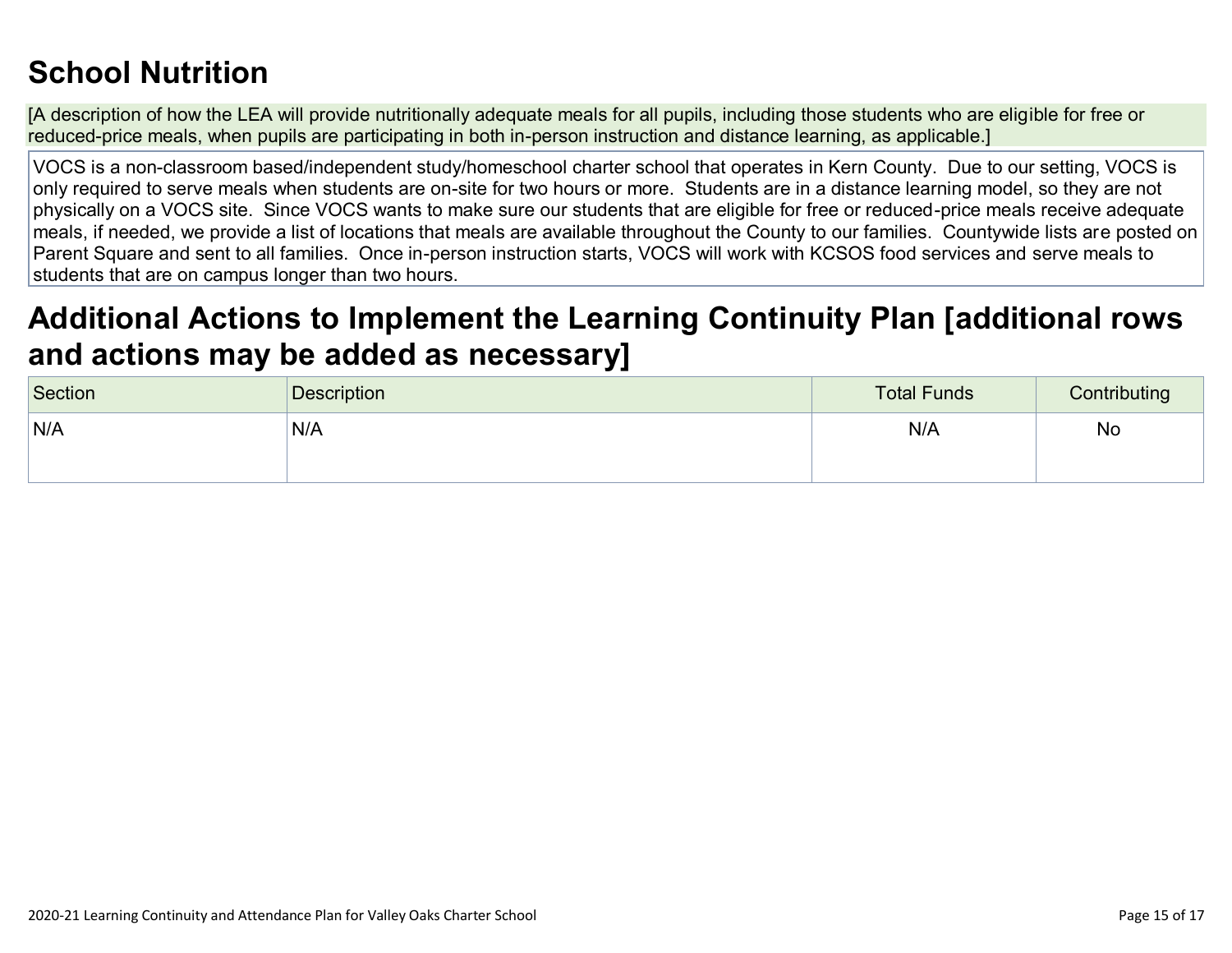### **[Increased or Improved Services for Foster Youth, English Learners, and Low-](http://www.doc-tracking.com/screenshots/20LCP/Instructions/20LCPInstructions.htm#IncreasedorImprovedServices)[Income Students](http://www.doc-tracking.com/screenshots/20LCP/Instructions/20LCPInstructions.htm#IncreasedorImprovedServices)**

| dercentage to Increase or Improve Services Increased by Presidents | Increased Apportionment based on the Enrollment of Foster Youth, English Learners, and Low- |
|--------------------------------------------------------------------|---------------------------------------------------------------------------------------------|
| $ 7.2\%%$                                                          | \$652,524                                                                                   |

### **[Required Descriptions](http://www.doc-tracking.com/screenshots/20LCP/Instructions/20LCPInstructions.htm#RequiredDescriptions)**

[For the actions being provided to an entire school, or across the entire school district or county office of education (COE), an explanation of (1) how the needs of foster youth, English learners, and low-income students were considered first, and (2) how these actions are effective in meeting the needs of these students.]

All services provided at each VOCS site will provide priority to those students identified as English Learner, Socioeconomically Disadvantaged, and Foster Youth and benefit all other students as well. Based on all stakeholder feedback along with data we collected from multiple resources, we were able to identify trends to address the needs of our unuduplicated students. The LCP will focus on providing professional development opportunities, supporting the mental health and social-emotional well-being of student and families with additional staff, providing supplemental materials to address learning loss and enrichment materials, and adding technology support through access, support, hardware, and software.

Utilization of the supplemental funds to increase student achievement benefits both students with unique needs and all students at VOCS. Also, these services provide all students additional opportunities to enhance the overall academic environment and moves everyone towards the 21st century learning approach. VOCS believes focusing on the areas above are effective in meeting the goals for English Learners, Foster Youth, and Low-Income students as they provide an increase in both quantity and quality actions and services. Using engagement and local assessments as a measurement, VOCS will be able to see the progress of students by the end of the school year. After data is reviewed, VOCS will reevaluate the actions and services that support these student groups and adjust accordingly.

Lastly, VOCS staff members have been specifically assigned based on their targeted training and will allow VOCS to more closely monitor student progress in meeting the needs of English Learners, Socioeconomically Disadvantaged, Foster Youth, and Students with Disabilities populations. Since VOCS is designed for home-schooling families, the students live in diverse and sometimes remote areas of Kern County. Therefore, it can be very difficult to differentiate needs for individual students with unique needs. VOCS believes that the professional development opportunities offered to our certificated staff, as well as to our parent educators, will benefit all students and can target the additional needs of English Learners, Socioeconomically Disadvantaged, and Foster Youth students. Additionally, many of VOCS families do not have access to additional curricular materials and current technology, both of which will be purchased with supplemental/concentration grant funds to assist their needs. Finally, more devices and improved technological infrastructure, at all sites, will help to support these students and guarantee variety of curriculum for all students, especially during distance learning.